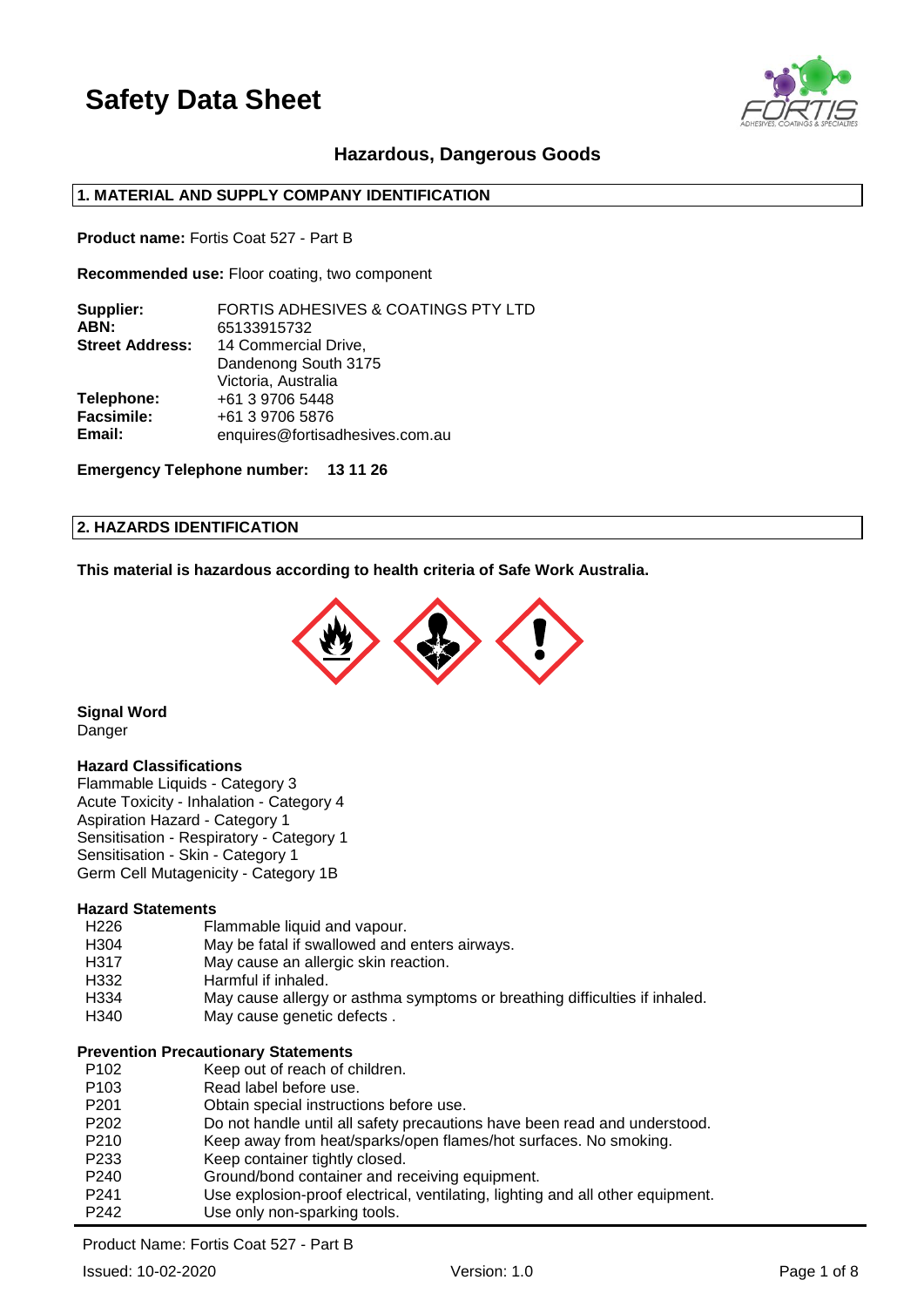

| P <sub>243</sub> | Take precautionary measures against static discharge.                  |
|------------------|------------------------------------------------------------------------|
| P <sub>261</sub> | Avoid breathing dust, fume, gas, mist, vapours or spray                |
| P <sub>271</sub> | Use only outdoors or in a well-ventilated area.                        |
| P <sub>272</sub> | Contaminated work clothing should not be allowed out of the workplace. |
| P <sub>281</sub> | Use personal protective equipment as required.                         |
| P <sub>285</sub> | In case of inadequate ventilation wear respiratory protection.         |

### **Response Precautionary Statements**

| P <sub>101</sub> | If medical advice is needed, have product container or label at hand.                   |
|------------------|-----------------------------------------------------------------------------------------|
| P301+P310        | IF SWALLOWED: Immediately call a POISON CENTRE or doctor/physician.                     |
| P302+P352        | IF ON SKIN: Wash with plenty of soap and water.                                         |
| P303+P361+P353   | IF ON SKIN (or hair): Remove/Take off immediately all contaminated clothing. Rinse      |
|                  | skin with water/shower.                                                                 |
| P304+P340        | IF INHALED: Remove victim to fresh air and keep at rest in a position comfortable       |
|                  | for breathing.                                                                          |
| P304+P341        | IF INHALED: If breathing is difficult, remove victim to fresh air and keep at rest in a |
|                  | position comfortable for breathing.                                                     |
| P308+P313        | IF exposed or concerned: Get medical advice/attention.                                  |
| P312             | Call a POISON CENTRE or doctor/physician if you feel unwell.                            |
| P331             | Do NOT induce vomiting.                                                                 |
| P333+P313        | If skin irritation or rash occurs: Get medical advice/attention.                        |
| P342+P311        | If experiencing respiratory symptoms: Call a POISON CENTRE or doctor/physician.         |
| P363             | Wash contaminated clothing before reuse.                                                |
| P370+P378        | In case of fire: Use (insert appropriate media) for extinction.                         |

#### **Storage Precautionary Statements**

| P403+P235 | Store in a well-ventilated place. Keep cool. |
|-----------|----------------------------------------------|
| P405      | Store locked up.                             |

#### **Disposal Precautionary Statement**

P501 Dispose of contents/container in accordance with local, regional, national and international regulations.

#### **Poison Schedule:**

## **DANGEROUS GOOD CLASSIFICATION**

Classified as Dangerous Goods by the criteria of the "Australian Code for the Transport of Dangerous Goods by Road & Rail" and the "New Zealand NZS5433: Transport of Dangerous Goods on Land".

#### **Dangerous Goods Class:** 3

| 3. COMPOSITION INFORMATION                 |            |                   |
|--------------------------------------------|------------|-------------------|
| <b>CHEMICAL ENTITY</b>                     | CAS NO     | <b>PROPORTION</b> |
| Hexane, 1,6-diisocyanato-, homopolymer     | 28182-81-2 | $30 - 60 \%$      |
| Solvent naphtha, petroleum, light aromatic | 64742-95-6 | 10-30 %           |
| Ethylene glycol mono butylether            | 111-76-2   | $10-30%$          |
| Monoethanolamine                           | 141-43-5   | $< 0.04 \%$       |
|                                            |            | 100%              |

### **4. FIRST AID MEASURES**

If poisoning occurs, contact a doctor or Poisons Information Centre (Phone Australia 131 126, New Zealand 0800 764 766).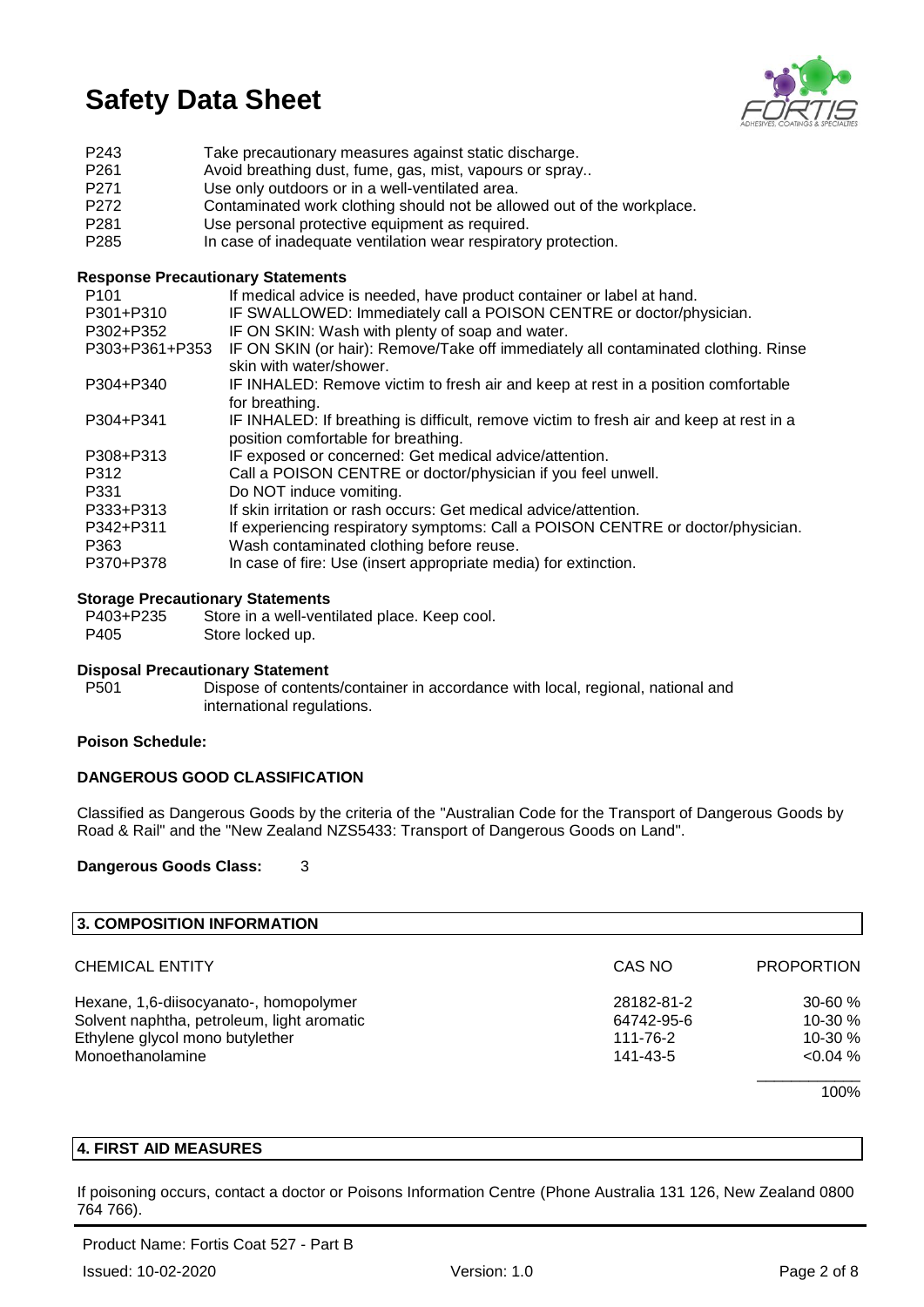

**Inhalation:** Effects may be delayed. Remove victim from exposure - avoid becoming a casualty. Remove contaminated clothing and loosen remaining clothing. Allow patient to assume most comfortable position and keep warm. Keep at rest until fully recovered. If breathing laboured and patient cyanotic (blue), ensure airways are clear and have a qualified person give oxygen through a facemask. If breathing has stopped apply artificial respiration at once. In the event of cardiac arrest, apply external cardiac massage. Seek immediate medical advice.

**Skin Contact:** Effects may be delayed. If skin or hair contact occurs, remove contaminated clothing and flush skin and hair with running water. If swelling, redness, blistering or irritation occurs seek medical assistance. For gross contamination, immediately drench with water and remove clothing. Continue to flush skin and hair with plenty of water (and soap if material is insoluble). For skin burns, cover with a clean, dry dressing until medical help is available. If blistering occurs, do NOT break blisters. If swelling, redness, blistering, or irritation occurs seek medical assistance.

**Eye contact:** If in eyes wash out immediately with water. In all cases of eye contamination it is a sensible precaution to seek medical advice.

**Ingestion:** Immediately rinse mouth with water. If swallowed, do NOT induce vomiting. Give a glass of water to drink. Never give anything by the mouth to an unconscious patient. If vomiting occurs give further water. Immediately call Poisons Centre or Doctor.

**PPE for First Aiders:** Wear safety shoes, overalls, gloves, safety glasses, respirator. Use with adequate ventilation. If inhalation risk exists wear organic vapour/particulate respirator meeting the requirements of AS/NZS 1715 and AS/NZS 1716. Available information suggests that gloves made from should be suitable for intermittent contact. However, due to variations in glove construction and local conditions, the user should make a final assessment. Always wash hands before smoking, eating, drinking or using the toilet. Wash contaminated clothing and other protective equipment before storing or re-using.

**Notes to physician:** Treat symptomatically. Effects may be delayed.

#### **5. FIRE FIGHTING MEASURES**

#### **Hazchem Code:** •3Y

**Suitable extinguishing media:** If material is involved in a fire use alcohol resistant foam or dry agent (carbon dioxide, dry chemical powder).

**Specific hazards:** Flammable liquid and vapour. May form flammable vapour mixtures with air. Flameproof equipment necessary in area where this chemical is being used. Nearby equipment must be earthed. Electrical requirements for work area should be assessed according to AS3000. Vapour may travel a considerable distance to source of ignition and flash back. Avoid all ignition sources. All potential sources of ignition (open flames, pilot lights, furnaces, spark producing switches and electrical equipment etc) must be eliminated both in and near the work area. Do NOT smoke.

**Fire fighting further advice:** Heating can cause expansion or decomposition leading to violent rupture of containers. If safe to do so, remove containers from path of fire. Keep containers cool with water spray. On burning or decomposing may emit toxic fumes. Fire fighters to wear self-contained breathing apparatus and suitable protective clothing if risk of exposure to vapour or products of combustion or decomposition.

### **6. ACCIDENTAL RELEASE MEASURES**

#### **SMALL SPILLS**

Wear protective equipment to prevent skin and eye contamination. Avoid inhalation of vapours or dust. Wipe up with absorbent (clean rag or paper towels). Collect and seal in properly labelled containers or drums for disposal.

## **LARGE SPILLS**

Product Name: Fortis Coat 527 - Part B Issued: 10-02-2020 Version: 1.0 Page 3 of 8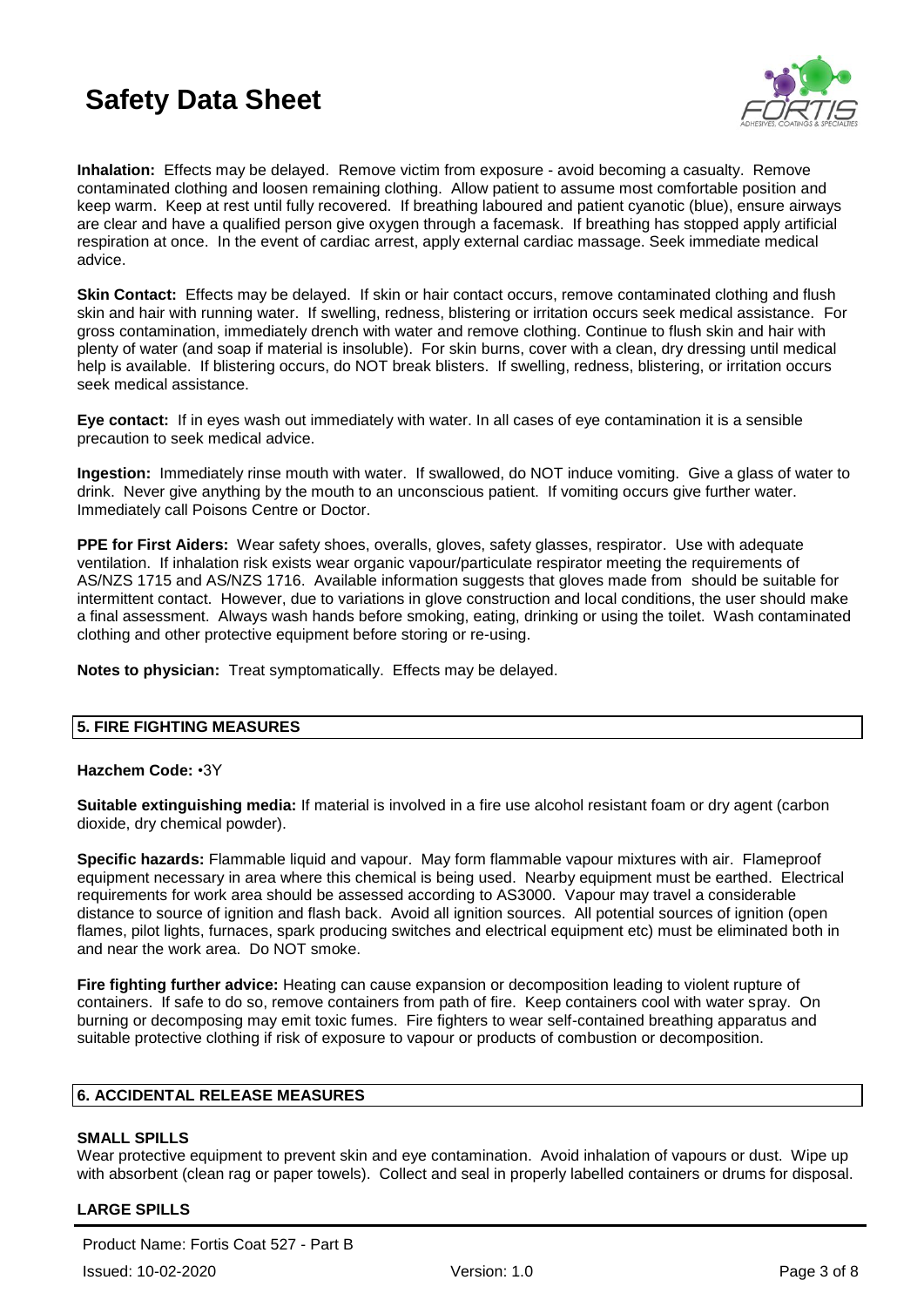

If safe to do so, shut off all possible sources of ignition. Clear area of all unprotected personnel. Slippery when spilt. Avoid accidents, clean up immediately. Wear protective equipment to prevent skin and eye contamination and the inhalation of vapours. Work up wind or increase ventilation. Contain - prevent run off into drains and waterways. Use absorbent (soil, sand or other inert material). Use a spark-free shovel. Collect and seal in properly labelled containers or drums for disposal. If contamination of crops, sewers or waterways has occurred advise local emergency services.

### **Dangerous Goods - Initial Emergency Response Guide No:** 14

### **7. HANDLING AND STORAGE**

**Handling:** Avoid eye contact and skin contact. Avoid inhalation of vapour, mist or aerosols.

**Storage:** Store in a cool, dry, well-ventilated place and out of direct sunlight. Store away from foodstuffs. Store away from incompatible materials described in Section 10. Store away from sources of heat and/or ignition. Store locked up. Keep container standing upright. Keep containers closed when not in use - check regularly for leaks.

This material is classified as a Class 3 Flammable Liquid as per the criteria of the "Australian Code for the Transport of Dangerous Goods by Road & Rail" and/or the "New Zealand NZS5433: Transport of Dangerous Goods on Land" and must be stored in accordance with the relevant regulations.

## **8. EXPOSURE CONTROLS / PERSONAL PROTECTION**

#### **National occupational exposure limits:**

|                 | TWA |       | <b>STEL</b> |       | <b>NOTICES</b> |
|-----------------|-----|-------|-------------|-------|----------------|
|                 | ppm | mg/m3 | ppm         | mg/m3 |                |
| 2-Butoxyethanol | 20  | 96.9  | 50          | 242   | Sk             |
| Ethanolamine    | ર   | 7.5   | 6           | 15    | $\blacksquare$ |

As published by Safe Work Australia.

TWA - The time-weighted average airborne concentration over an eight-hour working day, for a five-day working week over an entire working life.

STEL (Short Term Exposure Limit) - the average airborne concentration over a 15 minute period which should not be exceeded at any time during a normal eight-hour workday.

'Sk' Notice - absorption through the skin may be a significant source of exposure. The exposure standard is invalidated if such contact should occur.

These Exposure Standards are guides to be used in the control of occupational health hazards. All atmospheric contamination should be kept to as low a level as is workable. These exposure standards should not be used as fine dividing lines between safe and dangerous concentrations of chemicals. They are not a measure of relative toxicity.

If the directions for use on the product label are followed, exposure of individuals using the product should not exceed the above standard. The standard was created for workers who are routinely, potentially exposed during product manufacture.

**Biological Limit Values:** As per the "National Model Regulations for the Control of Workplace Hazardous Substances (Safe Work Australia)" the ingredients in this material do not have a Biological Limit Allocated.

**Engineering Measures:** Ensure ventilation is adequate to maintain air concentrations below Exposure Standards. Use only in well ventilated areas. Use with local exhaust ventilation or while wearing appropriate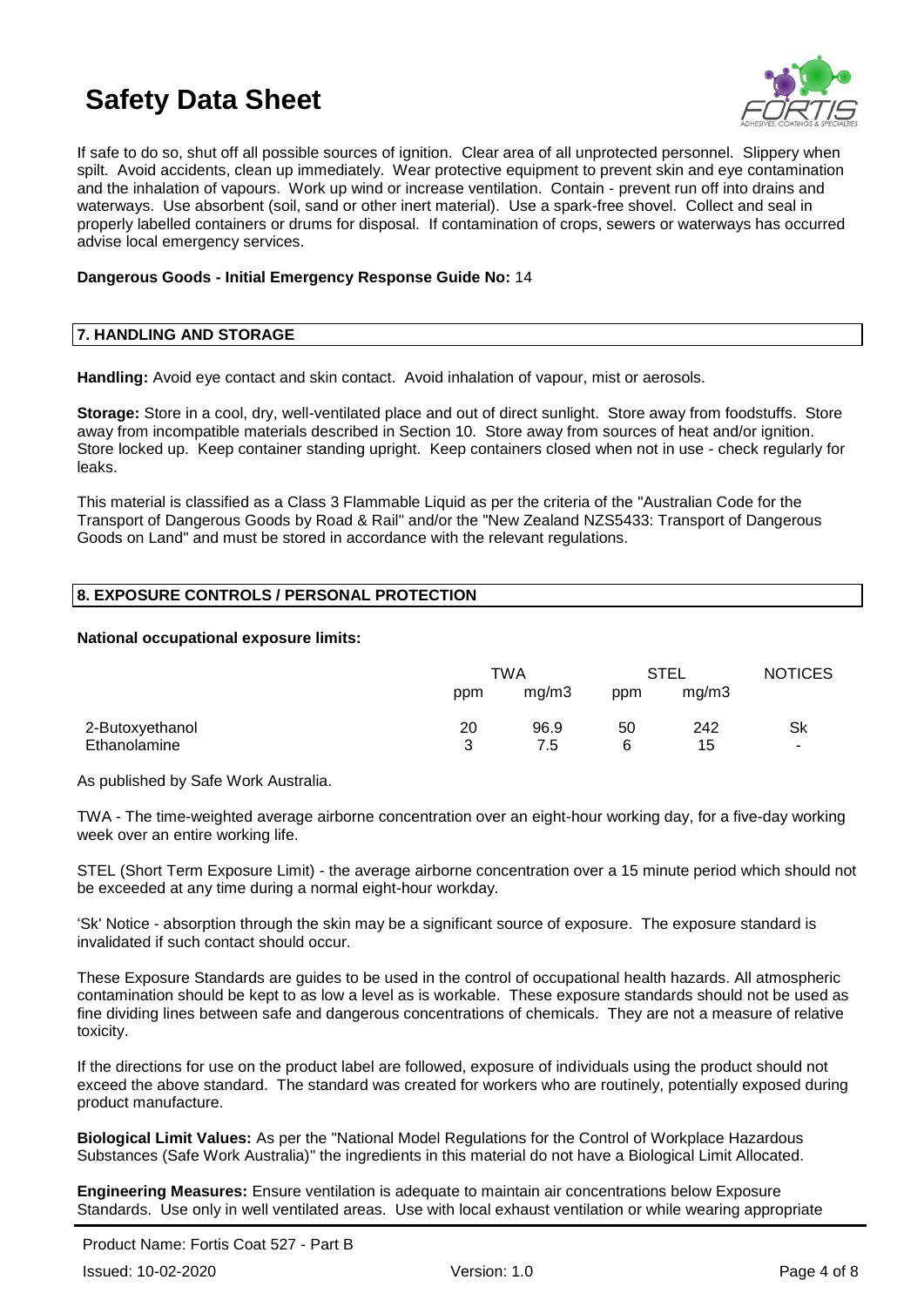

respirator.

## **Personal Protection Equipment:** SAFETY SHOES, OVERALLS, GLOVES, SAFETY GLASSES, RESPIRATOR.



Personal protective equipment (PPE) must be suitable for the nature of the work and any hazard associated with the work as identified by the risk assessment conducted.

Wear safety shoes, overalls, gloves, safety glasses, respirator. Use with adequate ventilation. If inhalation risk exists wear organic vapour/particulate respirator meeting the requirements of AS/NZS 1715 and AS/NZS 1716. Available information suggests that gloves made from should be suitable for intermittent contact. However, due to variations in glove construction and local conditions, the user should make a final assessment. Always wash hands before smoking, eating, drinking or using the toilet. Wash contaminated clothing and other protective equipment before storing or re-using.

**Hygiene measures:** Keep away from food, drink and animal feeding stuffs. When using do not eat, drink or smoke. Wash hands prior to eating, drinking or smoking. Avoid contact with clothing. Avoid eye contact and skin contact. Avoid inhalation of vapour, mist or aerosols. Ensure that eyewash stations and safety showers are close to the workstation location.

## **9. PHYSICAL AND CHEMICAL PROPERTIES**

**Form:** Liquid

(Typical values only - consult specification sheet)  $N Av = Not available, N App = Not applicable$ 

## **10. STABILITY AND REACTIVITY**

**Chemical stability:** This material is thermally stable when stored and used as directed.

**Conditions to avoid:** Elevated temperatures and sources of ignition.

**Incompatible materials:** Oxidising agents.

**Hazardous decomposition products:** Oxides of carbon and nitrogen, smoke and other toxic fumes.

**Hazardous reactions:** No known hazardous reactions.

## **11. TOXICOLOGICAL INFORMATION**

No adverse health effects expected if the product is handled in accordance with this Safety Data Sheet and the product label. Symptoms or effects that may arise if the product is mishandled and overexposure occurs are:

## **Acute Effects**

**Inhalation:** Harmful if inhaled. Material may be an irritant to mucous membranes and respiratory tract. A respiratory sensitiser. Can cause possible allergic reactions.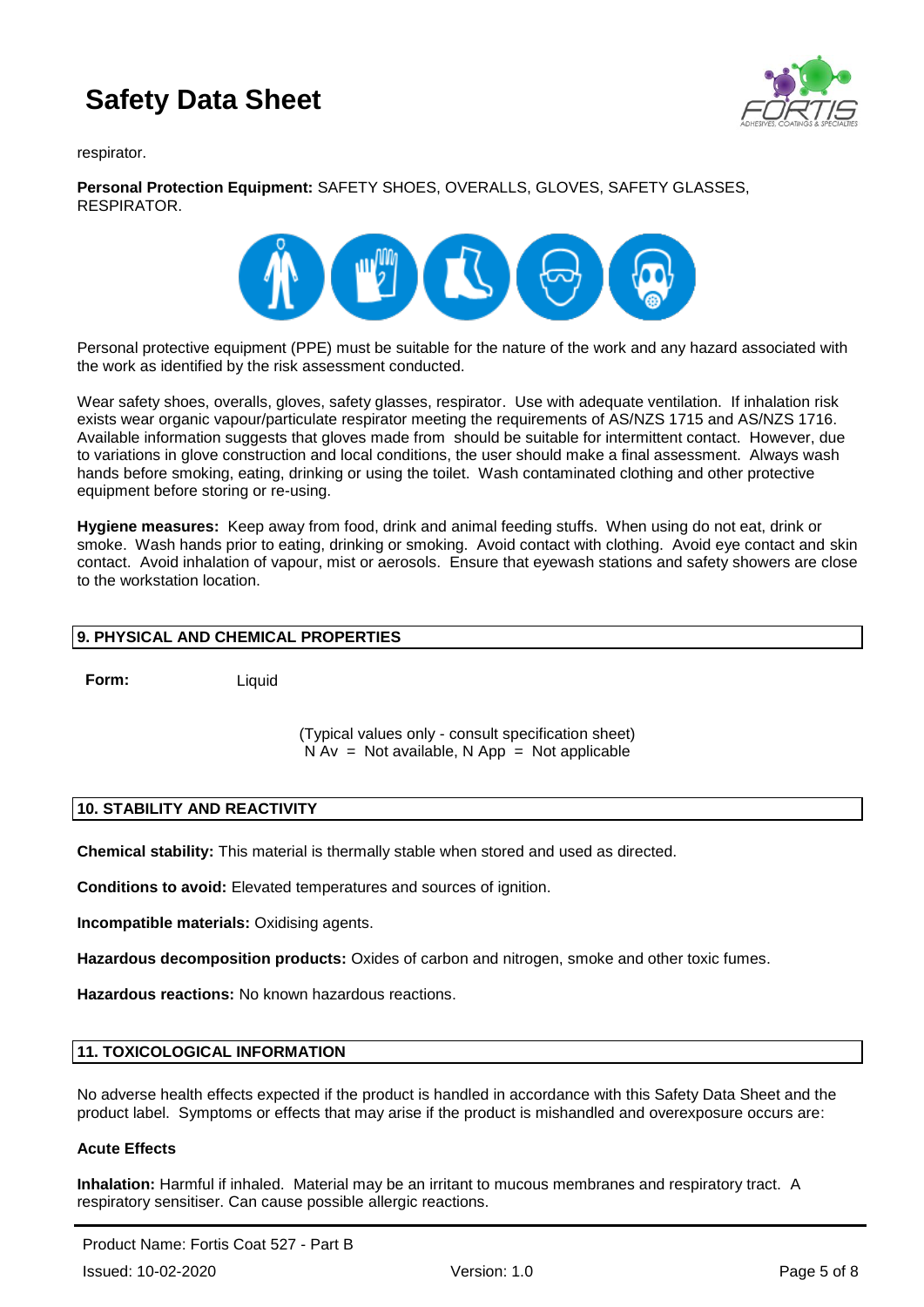

**Skin contact:** Contact with skin may result in irritation. A skin sensitiser. Repeated or prolonged skin contact may lead to allergic contact dermatitis.

**Ingestion:** Swallowing can result in nausea, vomiting and irritation of the gastrointestinal tract. May cause lung damage if swallowed. Small amounts of liquid aspirated into the respiratory system during ingestion or vomiting may cause bronchopneumonia or pulmonary oedema.

**Eye contact:** May be an eye irritant.

### **Acute toxicity**

**Inhalation:** This material has been classified as a Category 4 Hazard. Acute toxicity estimate (based on ingredients): 10.0 < LC50 ≤ 20.0 mg/L for vapours or 1.0 < LC50 ≤ 5.0 mg/L for dust and mist

**Skin contact:** This material has been classified as non-hazardous. Acute toxicity estimate (based on ingredients): >2,000 mg/Kg bw

**Ingestion:** This material has been classified as non-hazardous. Acute toxicity estimate (based on ingredients): >2,000 mg/Kg bw

**Corrosion/Irritancy:** Eye: this material has been classified as not corrosive or irritating to eyes. Skin: this material has been classified as not corrosive or irritating to skin.

**Sensitisation:** Inhalation: this material has been classified as a Category 1 Hazard (respiratory sensitiser). Skin: this material has been classified as a Category 1 Hazard (skin sensitiser).

**Aspiration hazard:** This material has been classified as Aspiration Hazard - Category 1

**Specific target organ toxicity (single exposure):** This material has been classified as non-hazardous.

#### **Chronic Toxicity**

**Mutagenicity:** This material has been classified as a Category 1B Hazard.

**Carcinogenicity:** This material has been classified as non-hazardous.

**Reproductive toxicity (including via lactation):** This material has been classified as non-hazardous.

**Specific target organ toxicity (repeat exposure):** This material has been classified as non-hazardous.

## **12. ECOLOGICAL INFORMATION**

Avoid contaminating waterways.

**Acute aquatic hazard:** This material has been classified as non-hazardous. Acute toxicity estimate (based on ingredients): >100 mg/L

**Long-term aquatic hazard:** This material has been classified as non-hazardous. Non-rapidly or rapidly degradable substance for which there are adequate chronic toxicity data available OR in the absence of chronic toxicity data, Acute toxicity estimate (based on ingredients): >100 mg/L, where the substance is not rapidly degradable and/or BCF  $<$  500 and/or log  $K_{ow}$   $<$  4.

**Ecotoxicity:** No information available.

**Persistence and degradability:** No information available.

**Bioaccumulative potential:** No information available.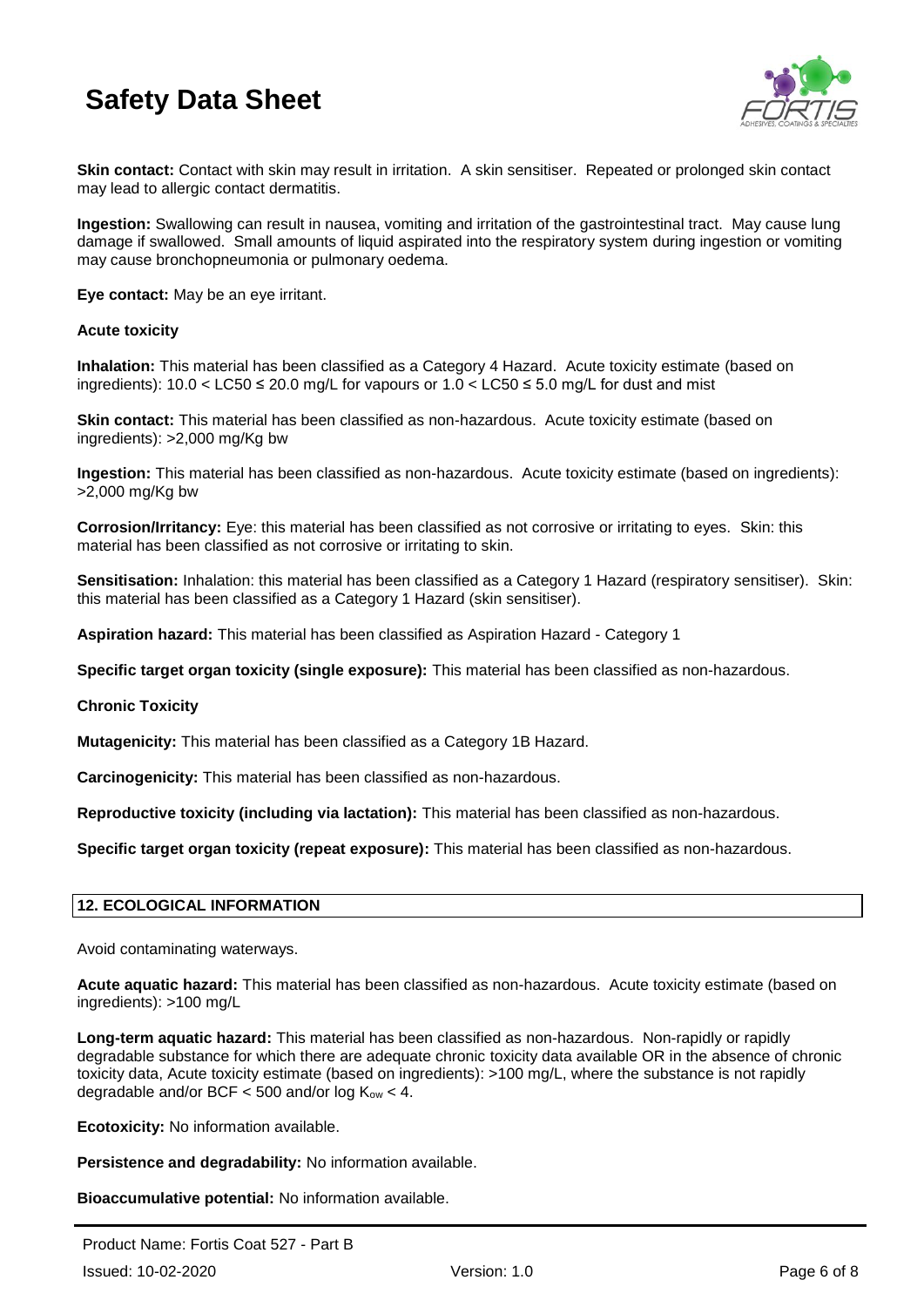

**Mobility:** No information available.

#### **13. DISPOSAL CONSIDERATIONS**

Persons conducting disposal, recycling or reclamation activities should ensure that appropriate personal protection equipment is used, see "Section 8. Exposure Controls and Personal Protection" of this SDS.

If possible material and its container should be recycled. If material or container cannot be recycled, dispose in accordance with local, regional, national and international Regulations.

### **14. TRANSPORT INFORMATION**

#### **ROAD AND RAIL TRANSPORT**

Classified as Dangerous Goods by the criteria of the "Australian Code for the Transport of Dangerous Goods by Road & Rail" and the "New Zealand NZS5433: Transport of Dangerous Goods on Land".

| UN No:                              | 1263       |
|-------------------------------------|------------|
| Dangerous Goods Class:              | 3          |
| <b>Packing Group:</b>               | Ш          |
| <b>Hazchem Code:</b>                | $\cdot$ 3Y |
| <b>Emergency Response Guide No:</b> | 14         |
|                                     |            |

**Proper Shipping Name:** PAINT

**Segregation Dangerous Goods:** Not to be loaded with explosives (Class 1), flammable gases (Class 2.1), if both are in bulk, toxic gases (Class 2.3), spontaneously combustible substances (Class 4.2), oxidising agents (Class 5.1), organic peroxides (Class 5.2), toxic substances (Class 6.1), infectious substances (Class 6.2) or radioactive substances (Class 7). Exemptions may apply.

#### **MARINE TRANSPORT**

Classified as Dangerous Goods by the criteria of the International Maritime Dangerous Goods Code (IMDG Code) for transport by sea. This material is classified as a Marine Pollutant (P) according to the International Maritime Dangerous Goods Code.

| UN No:                                          | 1263         |
|-------------------------------------------------|--------------|
| Dangerous Goods Class:<br><b>Packing Group:</b> | 3<br>Ш       |
| <b>Proper Shipping Name:</b>                    | <b>PAINT</b> |

#### **AIR TRANSPORT**

Classified as Dangerous Goods by the criteria of the International Air Transport Association (IATA) Dangerous Goods Regulations for transport by air.